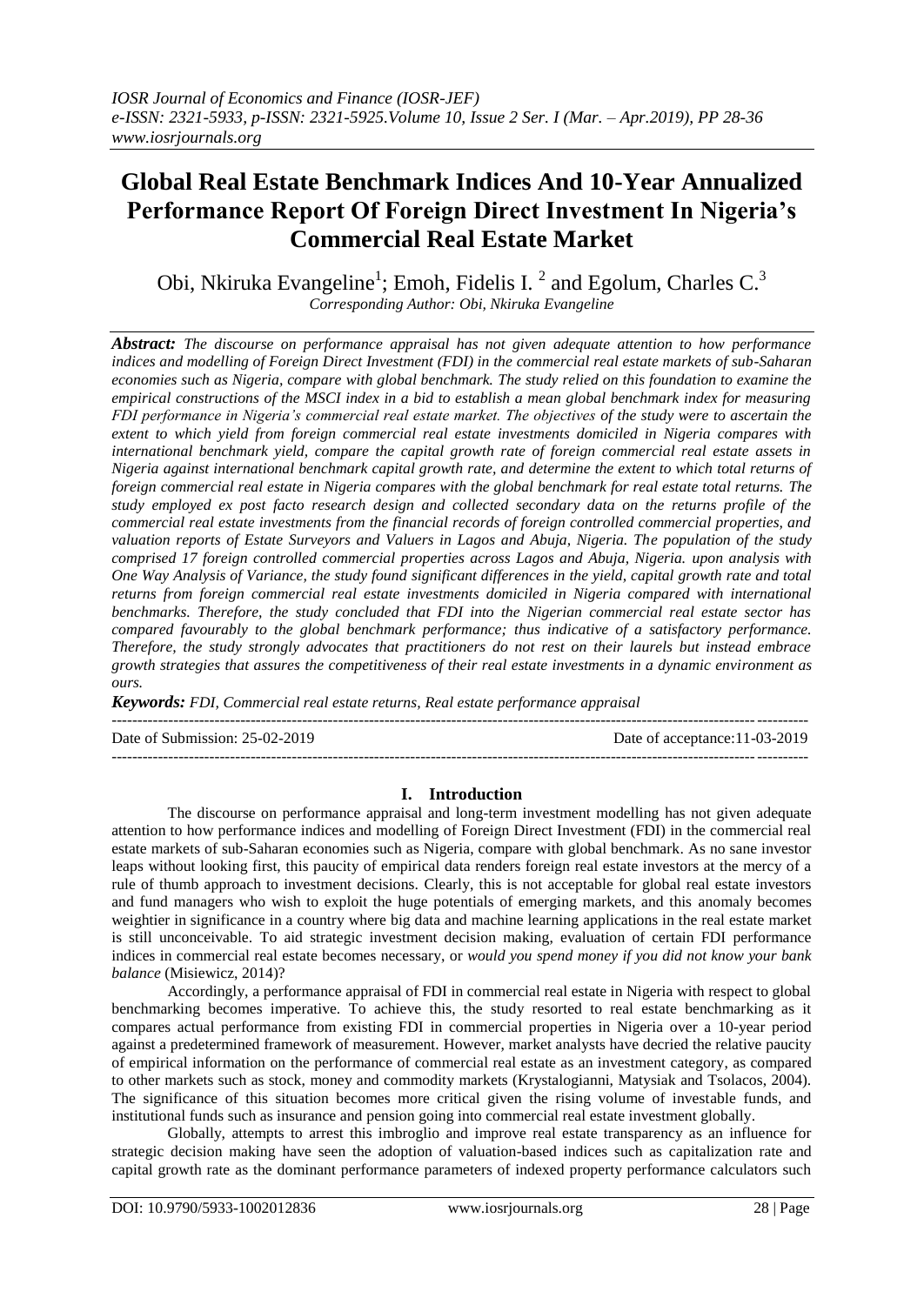as Morgan Stanley Capital International (MSCI) which has taken over the Investment Property Databank (IPD), the National Council of Real Estate Investment Fiduciaries (NCREIF) (lays more emphasis on the United States market), Jones Lang LaSalle (JLL) Property Index, Deloitte Development and the Vanguard Real Estate Index Fund. Both are significant models in the determination of investment yield and capital growth, but are yet to be applied to the evaluation of how FDI performance in the commercial real estate market in Nigeria compares with global benchmark, as is the remit of the study.

The application of valuation-based index as indices for FDI performance in commercial real estate in Nigeria does not render the study ignorant of other forms of real estate indices. In the measurement of commercial property performance, real estate appraisers have employed repeat sales indices, valuation-based indices, hedonic models and real estate equity performance (Booth and Marcato, 2003). It is argued that in a country without standard property databank, the application of such indices as repeat sales and hedonic models may not be accurate (except in very micro research); as both indices dwell on the availability of intensive and extensive data constructions on characteristics and movements of property in the market. The study also discounts equity performance of real estate through its focus on unlisted real estate investments which make the bulk of FDI in the industry.

Correspondingly, Napoli, Giuffrida, Trovato and Valenti (2017) applied the capitalization rate index to survey the liquidity and profitability of real estate capital asset in Italy, using a sample of the urban real estate market. The study aimed at the utilization of valuation indices to *provide a multifaceted viewpoint of the real estate market to overcome the difficulties arising from opacities and informative asymmetries that hinder the decision of investors, by facilitating thecomparison of different options such as capital value, income and performance* (Napoli et al., 2017)*.* Booth et al. (2003) aligns with this position with the extrapolation that valuation-based indices are the most generally accepted form of index construction for real estate performance globally.

The study relied on this foundation to examine the empirical constructions of the MSCI index in a bid to establish a mean global benchmark index for measuring FDI performance in Nigeria's commercial real estate market. The MSCI Global Real Estate Performance Index covers at least 23 countries globally, and utilizes consistent and comprehensive methodology of index construction that allows for global market comparisons across all market capitalization sizes (see [https://www.msci.com/documents/10199/0dc1184b-e692-418a-a181-](https://www.msci.com/documents/10199/0dc1184b-e692-418a-a181-5a9b8fcfa2a3) [5a9b8fcfa2a3;](https://www.msci.com/documents/10199/0dc1184b-e692-418a-a181-5a9b8fcfa2a3) cited on January 11, 2019). The index uses Global Industry Classification Standard (GICS) to provide a benchmark for investors to track and compare real estate performance with their peers; taking account of listed and unlisted residential and commercial real estate investments.

Table 1 illustrates the global real estate performance benchmark of MSCI Global Real Estate Performance Index over a 10-year period from 2008 to 2017:

| Table 1: MSCT Global All Froperty Total Return History |         |         |      |      |      |      |                                    |      |      |      |
|--------------------------------------------------------|---------|---------|------|------|------|------|------------------------------------|------|------|------|
| (%)                                                    | 2008    | 2009    | 2010 | 2011 | 2012 | 2013 | 2014                               | 2015 | 2016 | 2017 |
| Yield                                                  |         |         | 6.2  | 6.0  | 5.9  | 5.8  | 5.5                                |      | 4.8  |      |
| <b>Capital Growth</b>                                  | $-10.2$ | $-14.1$ | 3.2  | 3.5  | 14   | 2.8  |                                    | 5.4  |      |      |
| <b>Total Returns</b>                                   | -5.6    | $-8.0$  | 9.4  | 95   |      | 8.6  | 10.0                               | 10.7 |      | 7.9  |
|                                                        |         |         |      |      |      |      | $\sim$ $\sim$ $\sim$ $\sim$ $\sim$ |      |      |      |

**Table 1:MSCI Global All Property Total Return History**

Source: MSCI; KTI (2016) and MSCI Global Real Estate Performance (2018)

From Table 1, one can discern a stochastic distribution of the income return, capital growth rate and total returns from global real estate investments. The Index in Table 1 provides international benchmark settings for commercial real estate investment performance which would be used as comparison for the determination of FDI performance in the Nigerian commercial real estate sector. Also, it can be observed in Table 1 that real estate investments suffered the incidence of negative returns in 2008 and 2009 due to the prevalence of global economic meltdown within that period. The explanation is that, being a capital intensive investment, real estate investment portfolios rely on vibrant mortgage and monetary policies. With the mortgage system at the eye of the global meltdown storm of 2008, returns from real estate portfolio were adverse at best. The world"s dominant commercial real estate markets are in better shape than at any time since global financial crisis of 2008-2009 (Udobi, Kalu and Elekwachi, 2016), but the period of negativity is sure to impact on any mean capital growth calculation involving those periods.

From Table 1, the following can be discerned as shown in Table 2:

|  |  |  |  |  |  |  | Table 2: Mean Benchmark Settings for Real Estate Investment Performance Indices |  |
|--|--|--|--|--|--|--|---------------------------------------------------------------------------------|--|
|--|--|--|--|--|--|--|---------------------------------------------------------------------------------|--|

| <b>Commercial Real Estate Performance Indices</b> | <b>Mean Global Performance Benchmark</b> |
|---------------------------------------------------|------------------------------------------|
| Yield                                             | 5.6%                                     |
| Capital Growth                                    | 0.2%                                     |
| <b>Total Returns</b>                              | 4.7%                                     |

Source: MSCI; KTI (2016) and MSCI Global Real Estate Performance (2018)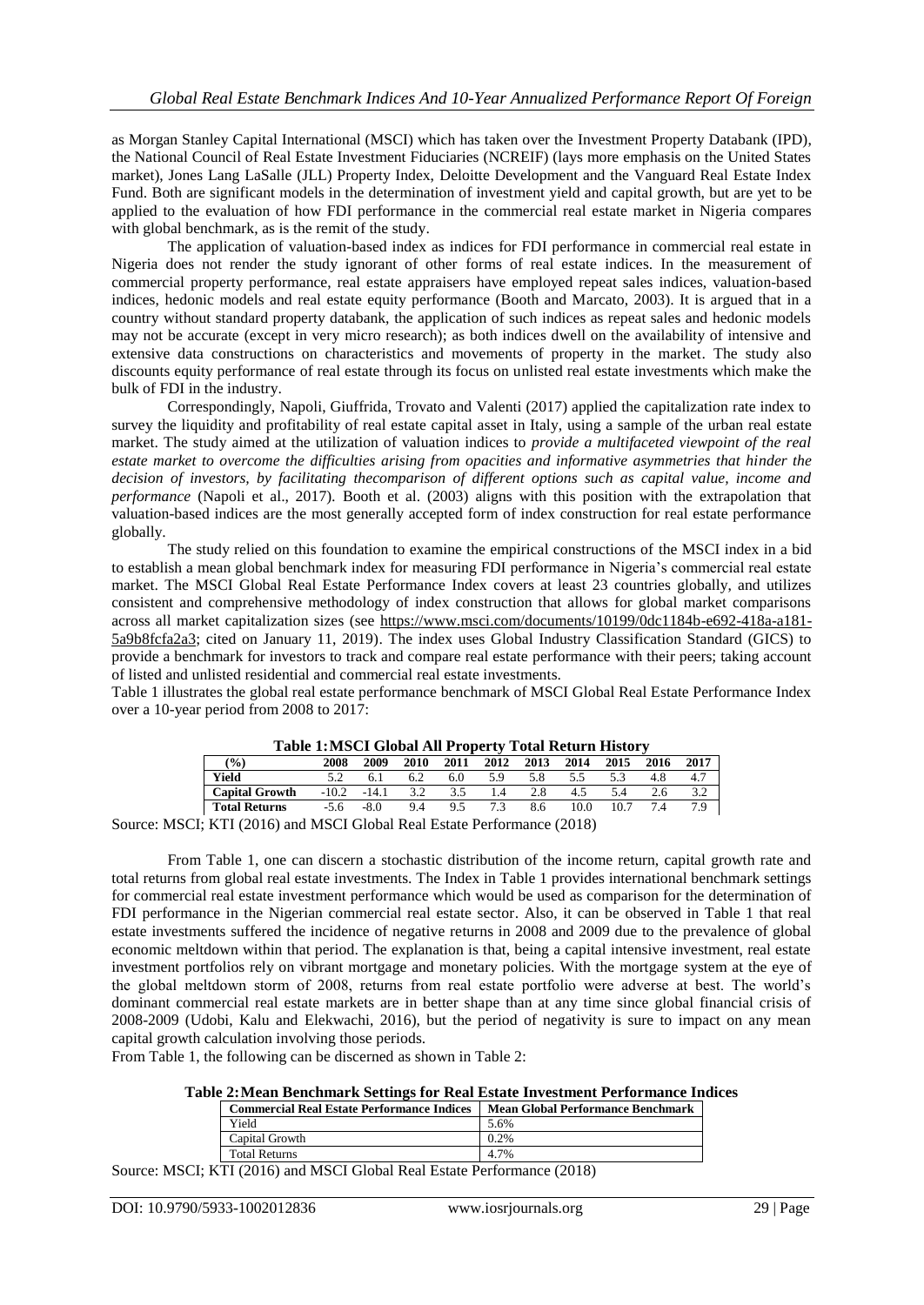Table 2 shows mean global benchmark performance indices for commercial real estate. How do these compare with FDI performance in commercial real estate in Nigeria? It is obviously clear that the evident dearth of research on foreign real estate performance measurement indices in Africa, and particularly in Nigeria, is not helpful. This calls for serious empirical consideration, and the study utilized this benchmark for the performance measurement of FDI in commercial real estate assets due to its empiricism from an international perspective towards ascertaining its empirical realities in Nigerian-based foreign commercial real estate sector. This presents the terms of reference of this study.

#### **1.1 Objectives of the Study**

- 1. To ascertain the extent to which yield from foreign commercial real estate investments domiciled in Nigeria compares with international benchmark yield.
- 2. To compare the capital growth rate of foreign commercial real estate assets in Nigeria against international benchmark capital growth rate.
- 3. To determine the extent to which total returns of foreign commercial real estate in Nigeria compares with the global benchmark for real estate total returns.

#### **1.2 Hypotheses**

The following null hypothesis guided the study.

 $H<sub>01</sub>$ : There is no significant difference in the yield from foreign commercial real estate investments domiciled in Nigeria compared with international benchmark yield.

 $H<sub>02</sub>$ : There is no significant difference in the capital growth rate of foreign commercial real estate assets in Nigeria against international benchmark capital growth rate.

H03: There is no significant difference in the total returns of foreign commercial real estate in Nigeria compared with the global benchmark for real estate total returns.

## **II. Justification of The Study**

Yield, capital growth rate and total returns have been the bedrock of real estate performance measurement by major global real estate performance calculators. Yield (also known as capitalization rate) is the annual income accruable to a property expressed as a percentage of the capital value of the same property while capital growth rate signifies the rate of appreciation or depreciation of the capital value. Total return is the sum of the yield and capital growth rate of a property.

Globally, investors and fund managers have relied on these indices in making strategic choices on real estate investments. Unfortunately, with increasing global attention to the prospects of investing in emerging markets, any of these investors that wish to make a foray into the Nigerian commercial real estate may be relying on a rule of the thumb approach due to the very low real estate transparency of the market. Therefore, available and accessible information on how well similar forays have fared would be of major interest to such international investor.

The study is justified on the grounds that it utilizes globally accepted indices in appraising the performance of FDI in the Nigerian commercial real estate market to enable investors make informed strategic choices. The need for this study is significantly highlighted given the paucity of empirical works in the area, and it is expected that it saves investors the additional financial burden of commissioning private investigations on the discourse.

#### **III. Methodology**

The study employed *ex post facto* research design. The study collected secondary data on the returns profile of the commercial real estate investments from the financial records of foreign controlled commercial properties, and valuation reports of Estate Surveyors and Valuers in Lagos and Abuja, Nigeria. The population of the study comprised 17 foreign controlled commercial properties across Lagos and Abuja, Nigeria. Lagos and Abuja are home to more foreign controlled investments than in any other part of Nigeria, and being the commercial and administrative capitals are better poised to mirror the situation in the whole country. Due to the manageable nature of the population, holistic sampling was employed by the study.

To determine the yield, capital growth rate and total returns from the obtained rental and capital values of the properties under study, the study adopted the MSCI (2018) Global Intel Measures. For the yield, this was expressed in Equation (I) as follows:

(I) Yield (i)  $=$  Annual rental value  $x = 100\%$ Current capital value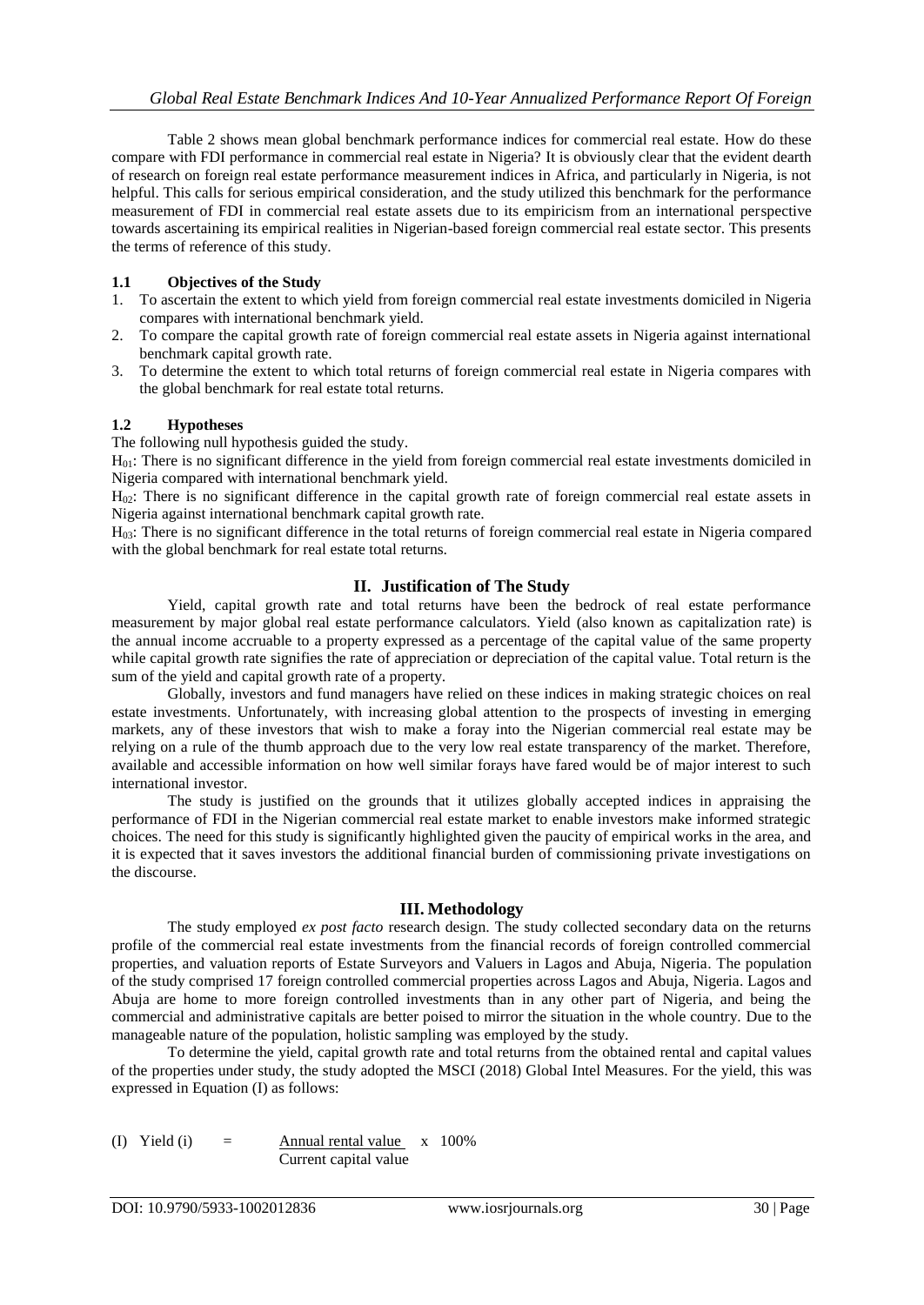The average yield for the 10-year period in review was expressed in Equation (II) as follows:

(II) Average Yield  $=$   $\frac{\sum i_1(\%)}{2i_1(\%)}$ n

Where  $\Sigma$ i is the sum of the yields in percentage n is the number of years under review

For capital growth rate, the formula is expressed thus in Equation (III):  $(III) CGR = CV_1 - CV_0$  x 100%

$$
\overline{\text{CV}_0}
$$

Where: CGR is Capital Growth Rate  $CV<sub>1</sub>$  is the Capital Value for Current Year  $CV_0$  is the Capital Value for Previous Year

The capital growth rate for the period under review is calculated thus as shown in Equation (IV):

(IV) Mean CGR = 
$$
\frac{\Sigma CGR_{0}^{(9)} }{n}
$$

Where: Mean CGR is the average capital growth rate

 $\Sigma$ CGR is the sum of the capital growth rate in percentage n is the number of years under review

#### **IV. Results**

#### **4.1 Trend in Rental Values for the Asset Class Under Study**

Trend in rental values of the estates were shown in dollars in Table 3.

#### **Table 3: Trend in Rental Values/Cash Inflow of foreign controlled commercial properties.**

| Year | Value/Cash<br>Mean<br>Rental |
|------|------------------------------|
|      | inflow $(\$)$                |
| 2009 | 256,500                      |
| 2010 | 294,300                      |
| 2011 | 294,300                      |
| 2012 | 294,300                      |
| 2013 | 329,400                      |
| 2014 | 329,400                      |
| 2015 | 329,400                      |
| 2016 | 414,500                      |
| 2017 | 414,500                      |
| 2018 | 553.700                      |

Source: Field Survey (2018)

Table 3 indicates a growth in the mean rental values of the foreign direct commercial estate investments in Lagos and Abuja. However, this growth is not constant annually but recorded in triannual periods. Also, the rate of growth is not constant but varies whenever it occurs.

#### **4.2 Trend in Capital Values of Foreign Direct Commercial Real Estate Investments in Lagos and Abuja**

The capital values of the properties under study were presented in Table 4.

#### **Table 4: Trends in Capital Values of Foreign Direct Commercial Real Estate Investments under study**

| Year | <b>Mean Capital Value</b><br>(\$) in Millions |
|------|-----------------------------------------------|
| 2009 | 5.32                                          |
| 2010 | 6.94                                          |
| 2011 | 6.91                                          |
| 2012 | 7.01                                          |
| 2013 | 7.65                                          |
| 2014 | 15.01                                         |
| 2015 | 14.87                                         |
| 2016 | 18.71                                         |
| 2017 | 18.64                                         |
| 2018 | 18.63                                         |

Source: Field Survey (2018)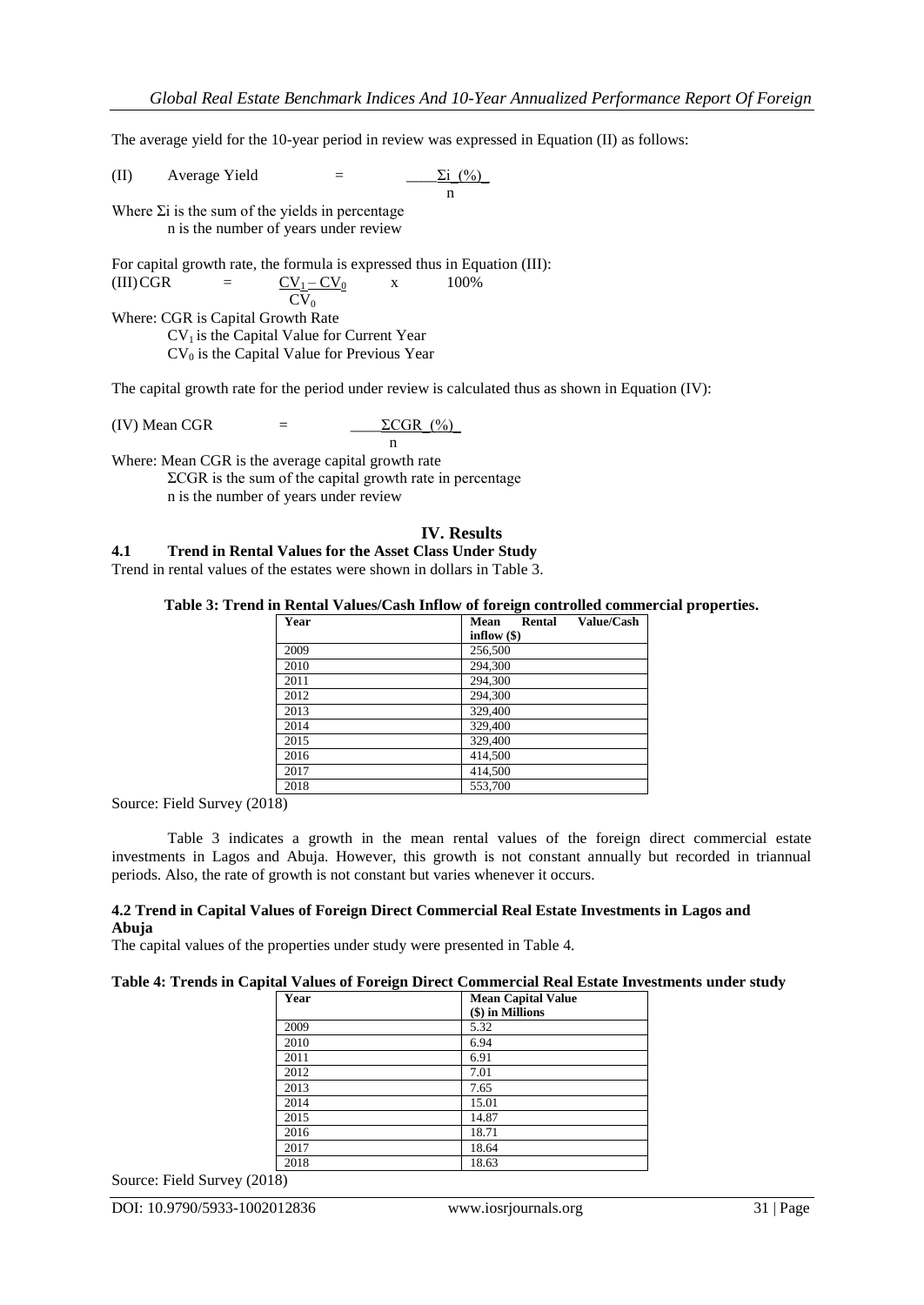Table 4 shows the mean capital values of foreign direct commercial real estate investments in Lagos and Abuja Nigeria. The data shows a stochastic distribution of capital values. This is a s a result of drops recorded in years 2011 and 2015. Estate Surveyors and Valuers in the area opined that the drop was triggered by the political tensions that preceded the 2011 and 2015 general elections.

#### **4.3 Measuring the Yield Trend from Foreign Direct Commercial Real Estate Investments in Lagos and Abuja**

For convenient calculation of the investment yield, Table 5 shows an amalgamation of the rental and capital values data of the investments.

| Year | <b>Rental Value/Cash inflow (\$)</b> | <b>Capital Value</b> |
|------|--------------------------------------|----------------------|
|      |                                      | $(\$)$ 'Millions     |
| 2009 | 256,500                              | 5.32                 |
| 2010 | 294,300                              | 6.94                 |
| 2011 | 294,300                              | 6.91                 |
| 2012 | 294,300                              | 7.01                 |
| 2013 | 329,400                              | 7.65                 |
| 2014 | 329,400                              | 15.01                |
| 2015 | 329,400                              | 14.87                |
| 2016 | 414,500                              | 18.71                |
| 2017 | 414,500                              | 18.64                |
| 2018 | 553,700                              | 18.63                |

**Table 5: Merged Rental and Capital Values Data of the Investments**

Table 5 shows the mean rental and capital value data of the commercial real estate investments under review with uniform dates for convenient calculation of the yield per annum. This is expressed in Equation (I) as follows:

(II) Yield (i)  $=$  Annual rental value x 100% Current capital value

Table 6 shows the yield trend of foreign controlled commercial real estate investments in Lagos and Abuja as obtained from their financial records for the period 2009 to 2018.

| $\frac{1}{2}$ |                      |                | $\frac{1}{2}$ |
|---------------|----------------------|----------------|---------------|
| Year          | Value/Cash<br>Rental | Capital Value  | Yield $(\%)$  |
|               | inflow $(\$)$        | (\$) 'Millions |               |
| 2009          | 256500               | 5.32           | 4.8           |
| 2010          | 294300               | 6.94           | 4.2           |
| 2011          | 294300               | 6.91           | 4.3           |
| 2012          | 294300               | 7.01           | 4.2           |
| 2013          | 329400               | 7.65           | 4.3           |
| 2014          | 329400               | 15.01          | 2.2           |
| 2015          | 329400               | 14.87          | 2.8           |
| 2016          | 414500               | 18.71          | 2.2           |
| 2017          | 414500               | 18.64          | 2.2           |
| 2018          | 553700               | 18.63          | 3.0           |

#### **Table 6: Yield Trend of Foreign Direct Commercial Real Estate Investments in Lagos and Abuja**

Source: Field Survey (2018)

Table 6 shows the yield trend of commercial real estate investments in the study area which indicates a dip in the rate of return of these properties.

From the data in Table 6, the average yield for the period in review is calculated thus in Equation (II):

(II) Average Yield  $=$ 

$$
\frac{\sum i_{\text{0}}\left(\frac{0}{0}\right)}{n}
$$

Where  $\Sigma$ i is the sum of the yields in percentage n is the number of years under review

> $=$   $\frac{4.8 + 4.2 + 4.3 + 4.2 + 4.3 + 2.2 + 2.8 + 2.2 + 2.2 + 3.0}{4.8 + 4.2 + 4.3 + 4.2 + 4.3 + 2.2 + 2.8 + 2.2 + 2.2 + 3.0}$ 10  $=$  3.4%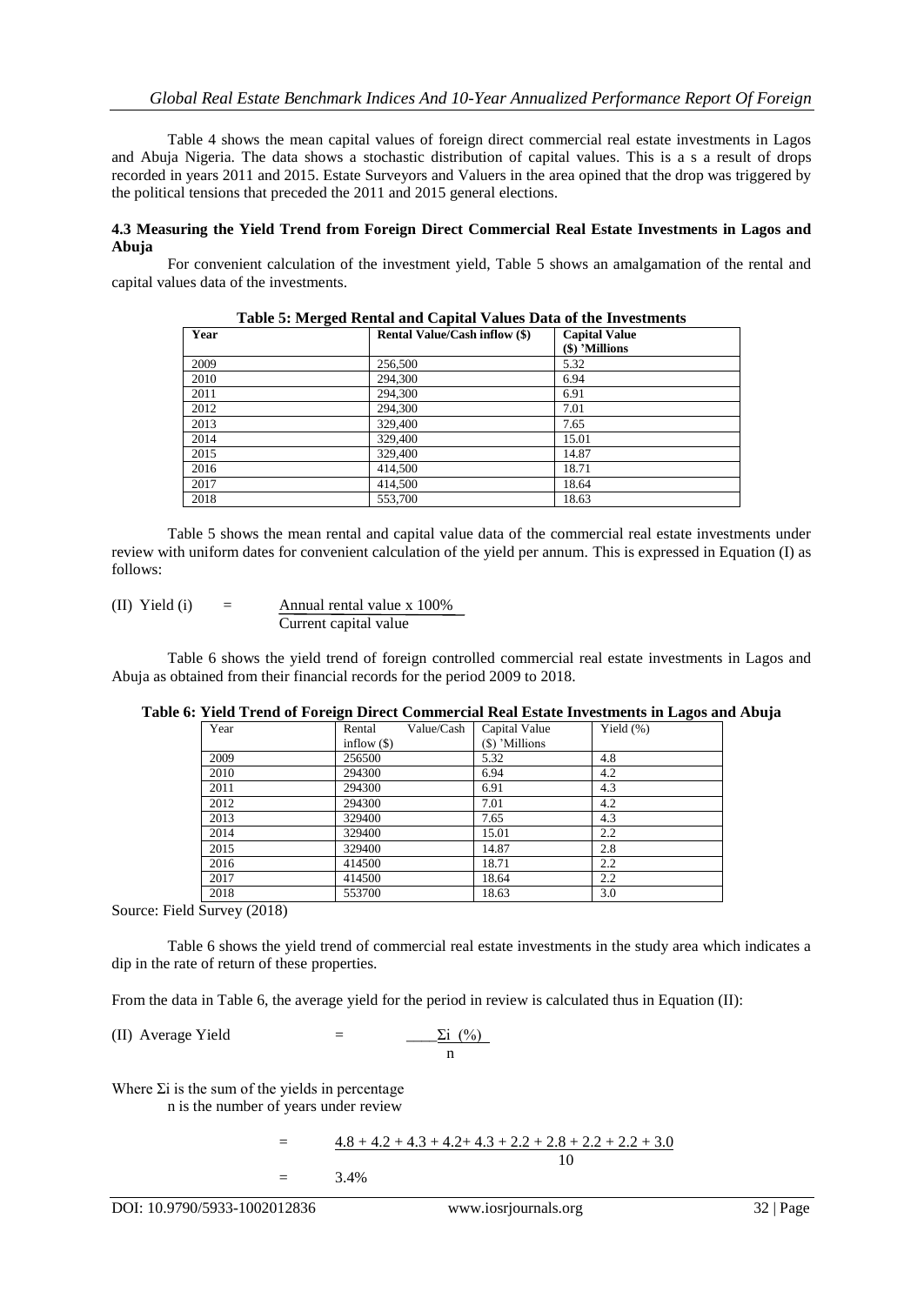Therefore, average yield of foreign direct commercial real estate investments in Lagos and Abuja, Nigeria over a 10-year period is 3.4%.

#### **4.4 Measuring the Capital Growth Rate of Foreign Direct Commercial Real Estate Investments in Nigeria**

Capital growth rate measures the change in asset capital value over a period of time, relative to the capital employed. This measure of the "growth" component of performance is based on the change in value for properties held at the start and end of an analysis period (2006 to 2017). In the measurement of capital growth rate, the study took account of actual transaction prices for bought or sold assets where applicable. Otherwise, data in this respect was sought from the valuation reports of Estate Surveyors and Valuers in the study area. The calculation is expressed thus in Equation (III):

(III) CGR =  $CV_1 - CV_0$  x 100%  $\overline{\text{CV}_0}$ 

Where: CGR is Capital Growth Rate  $CV<sub>1</sub>$  is the Capital Value for Current Year  $CV_0$  is the Capital Value for Previous Year

The result is further displayed in Table 7.

| under study |                                               |                         |  |  |  |
|-------------|-----------------------------------------------|-------------------------|--|--|--|
| Year        | <b>Mean Capital Value</b><br>(\$) in Millions | Capital Growth Rate (%) |  |  |  |
| 2009        | 5.32                                          | 0%                      |  |  |  |
| 2010        | 6.94                                          | 30.5%                   |  |  |  |
| 2011        | 6.91                                          | 0.4%                    |  |  |  |
| 2012        | 7.01                                          | 1.4%                    |  |  |  |
| 2013        | 7.65                                          | 9.1%                    |  |  |  |
| 2014        | 15.01                                         | 96.2%                   |  |  |  |
| 2015        | 14.87                                         | 0.9%                    |  |  |  |
| 2016        | 18.71                                         | 25.8%                   |  |  |  |
| 2017        | 18.64                                         | 0.4%                    |  |  |  |
| 2018        | 18.63                                         | 0%                      |  |  |  |

**Table 7: Results of the Capital Growth Rate of Foreign Direct Commercial Real Estate Investments** 

Source: Field Survey (2018).

Table 7 shows the capital growth rate of the estates under study. Data in Table 7 shows that the trend of growth is undulated, inferring a volatile market for the properties concerned.

From the data in Table 7, the capital growth rate for the period under review is calculated thus as shown in Equation (IV):

(IV) Mean CGR  $=$   $\Sigma \text{CGR}$  (%)

Where: Mean CGR is the average capital growth rate

 $\Sigma$ CGR is the sum of the capital growth rate in percentage n is the number of years under review

> $=$  0 + 30.5 + 0.4 + 1.4 + 9.1 + 96.2 + 0.9 + 25.8 + 0.4 + 0 10 = 16.47% *approximately* 16.5%

n

Therefore, the mean capital growth rate of foreign direct commercial real estate investment in Nigeria over a 10 year period is 16.5%.

#### **4.5 Mean Total Returns of Foreign Direct Commercial Real Estate Investments in Nigeria in the Past Decade**

Table 8 shows an aggregation of the yield and capital growth rate, from which total returns of foreign direct commercial real estate investments in Nigeria was derived.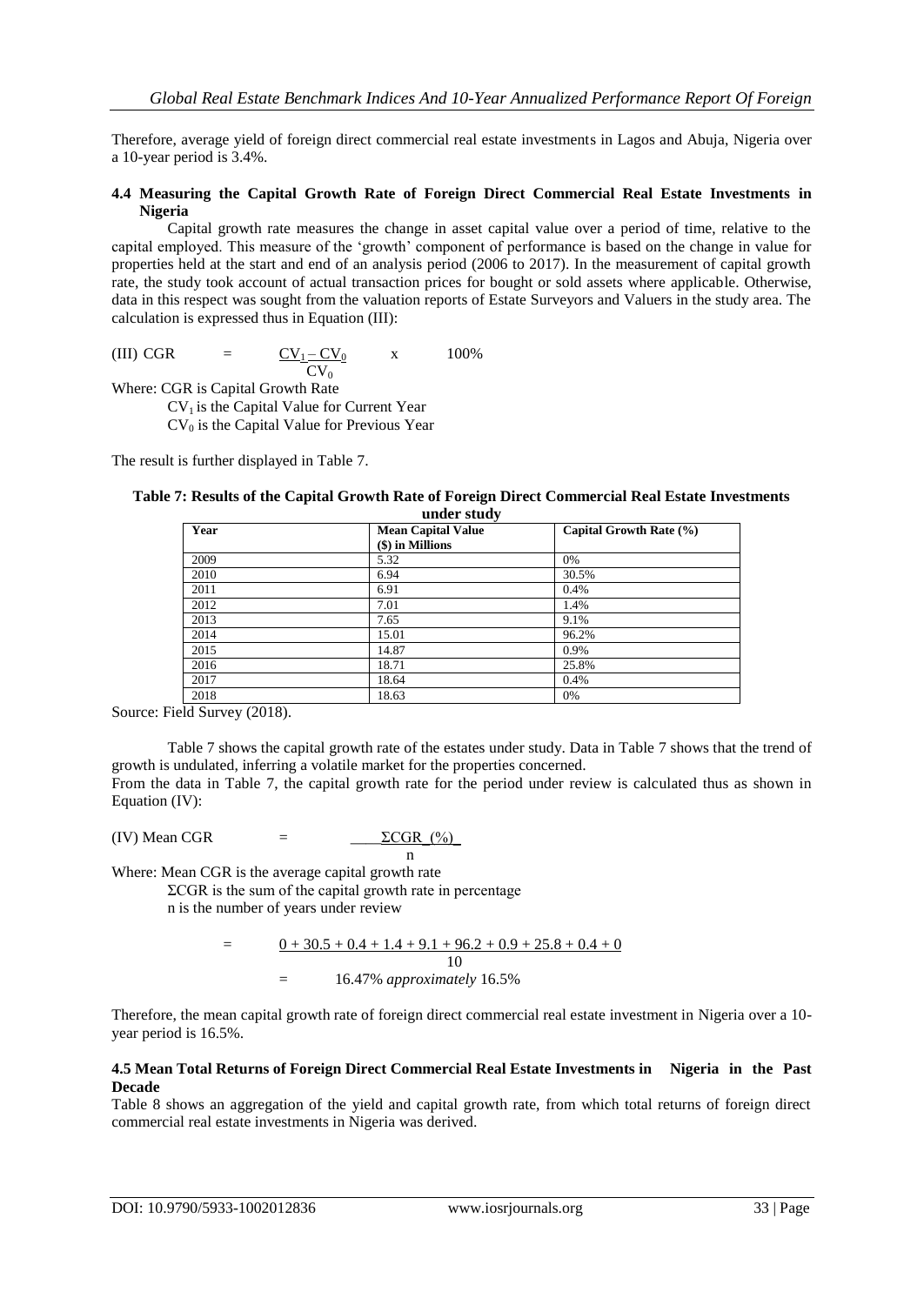|               | vuuu                    |                   |  |  |  |  |  |  |
|---------------|-------------------------|-------------------|--|--|--|--|--|--|
| Yield $(\% )$ | Capital Growth Rate (%) | Total Returns (%) |  |  |  |  |  |  |
| 4.8           | 0%                      | 4.8%              |  |  |  |  |  |  |
| 4.2           | 30.5%                   | 34.7%             |  |  |  |  |  |  |
| 4.3           | 0.4%                    | 4.7%              |  |  |  |  |  |  |
| 4.2           | 1.4%                    | 5.6%              |  |  |  |  |  |  |
| 4.3           | 9.1%                    | 13.4%             |  |  |  |  |  |  |
| 2.2           | 96.2%                   | 98.4%             |  |  |  |  |  |  |
| 2.8           | 0.9%                    | 3.7%              |  |  |  |  |  |  |
| 2.2           | 25.8%                   | 28 %              |  |  |  |  |  |  |
| 2.2           | 0.4%                    | 2.6%              |  |  |  |  |  |  |
| 3.0           | 0%                      | 3%                |  |  |  |  |  |  |

**Table 8:Total Returns of Foreign Direct Commercial Real Estate Investments in Nigeria in the Past Decade**

Source: Field Survey (2018)

Table 8 shows the total returns trend of foreign direct commercial real estate investments in Nigeria. as expected it had the same undulating flow of the yield and capital values.

From the data in Table 8, the mean total returns for the period under review is calculated thus as shown in Equation (V):

(V) Mean TR = 
$$
\frac{\Sigma TR (96)}{n}
$$

Where: Mean TR is the average total returns

 $\Sigma$ TR is the sum of the annual total returns n is the number of years under review

> $=$   $4.8 + 34.7 + 4.7 + 5.6 + 13.4 + 98.4 + 3.7 + 28 + 2.6 + 3$ 10 = 19.9% *approximately* 20%

By implication, the mean total returns of foreign direct commercial real estate investment in Nigeria over a 10-year period is 19.9%.

## **4.6 Data Analysis**

Tests of hypotheses were done using One Way Analysis of Variance (ANOVA) with the aid of Statistical Package for Social Sciences (SPSS, version 23).

Decision Rule: Accept the alternative hypothesis when the probability value is less than alpha otherwise reject. All the analysis will be tested at alpha level of 0.05.

## **4.6.1 Test of Hypothesis I**

H0: There is no significant difference in the yield from foreign commercial real estate investments domiciled in Nigeria compared with international benchmark yield.

**Decision rule:** We accept the null hypothesis when the probability value is greater than the alpha value, otherwise we reject it. Level of significance = 0.05. Table 9 shows the testing of this hypothesis with ANOVA.

| Table 9: ANOVA |  |  |
|----------------|--|--|
|                |  |  |

|                       |                | Variable |             |         |      |
|-----------------------|----------------|----------|-------------|---------|------|
|                       | Sum of Squares | df       | Mean Square |         | Sig. |
| <b>Between Groups</b> | 8.214E11       |          | 4.107E11    | 160.424 | .000 |
| Within Groups         | 6.913E10       | 27       | 2.560E9     |         |      |
| Total                 | 8.906E11       | 29       |             |         |      |

From the analysis in Table 9, it can be seen that the probability value (0.001) is less than the alpha value, the researchers accept the alternative hypothesis and conclude that there is a significant difference in the yield from foreign commercial real estate investments domiciled in Nigeria compared with international benchmark yield.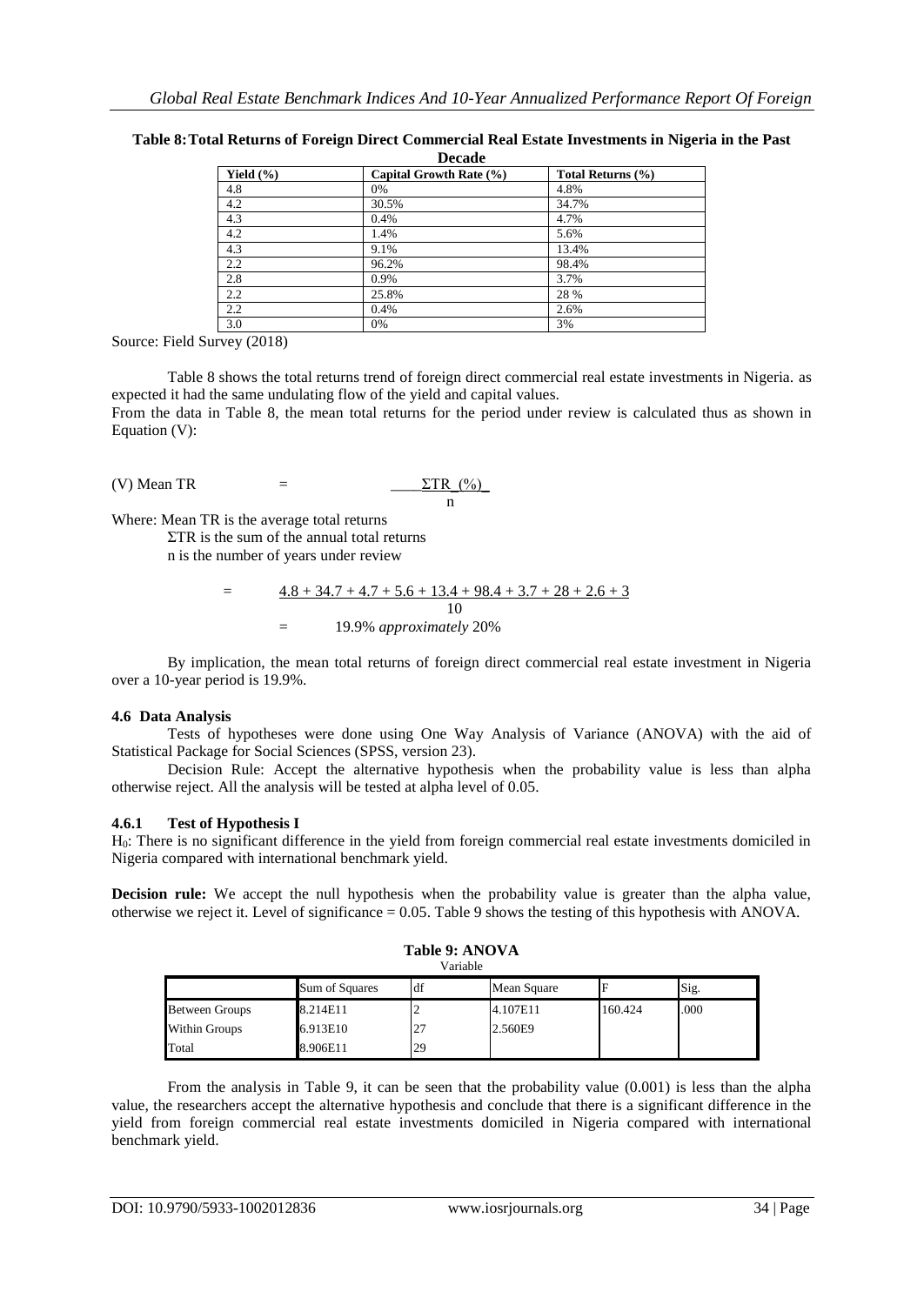#### **4.6.2 Test of Hypothesis II**

H0: There is no significant difference in the capital growth rate of foreign commercial real estate assets in Nigeria against international benchmark capital growth rate.

This hypothesis was tested with ANOVA as indicated on Table 10.

| Variable       |                |     |             |         |      |  |  |
|----------------|----------------|-----|-------------|---------|------|--|--|
|                | Sum of Squares | df  | Mean Square |         | Sig. |  |  |
| Between Groups | 8.214E11       |     | 4.107E11    | 160.424 | .002 |  |  |
| Within Groups  | 6.913E10       | ا ک | 2.560E9     |         |      |  |  |
| Total          | 8.906E11       | 29  |             |         |      |  |  |

| Table 10: ANOVA |  |  |  |
|-----------------|--|--|--|
|                 |  |  |  |

The analysis in Table 10 shows that the probability value (0.002) is less than the alpha value, so the researchers accept the alternative hypothesis and conclude that there is a significant difference in the capital growth rate of foreign commercial real estate assets in Nigeria against international benchmark capital growth rate.

## **4.6.3 Test of Hypothesis III**

H0: There is no significant difference in the total returns of foreign commercial real estate in Nigeria compared with the global benchmark for real estate total returns.

| Variable              |                |          |             |         |      |  |
|-----------------------|----------------|----------|-------------|---------|------|--|
|                       | Sum of Squares | df       | Mean Square |         | Sig. |  |
| <b>Between Groups</b> | 8.214E11       |          | 4.107E11    | 160.424 | .013 |  |
| Within Groups         | 6.913E10       | $\angle$ | 2.560E9     |         |      |  |
| Total                 | 8.906E11       | 29       |             |         |      |  |

**Table 11 shows the testing of this hypothesis using ANOVA.**

From the analysis shown in Table 11, the probability value (0.013) is less than the alpha value, thus the researchers accept the alternative hypothesis and conclude that there is a significant difference in the total returns of foreign commercial real estate in Nigeria compared with the global benchmark for real estate total returns.

## **V. Findings**

- 1. There was a significant difference in the yield from foreign commercial real estate investments domiciled in Nigeria compared with international benchmark yield.
- 2. There was a significant difference in the capital growth rate of foreign commercial real estate assets in Nigeria against international benchmark capital growth rate.
- 3. There was a significant difference in the total returns of foreign commercial real estate in Nigeria compared with the global benchmark for real estate total returns.

#### **VI. Conclusion And Recommendations**

The result from the Nigerian commercial real estate market show an average yield of 3.4% for foreign direct commercial real estate investment. This falls short of the global benchmark of 5.7%. This was as a result of the fact that the growth in rental value of the properties was not commensurate with the high capital growth rate of 16.5%. Again, the performance of FDI in Nigeria"s commercial real estate sector compared favourably with the global benchmark given a higher 10-year annualized capital growth rate and mean total returns for FDIs. Therefore, the study concluded that Foreign Direct Investment into the Nigerian commercial real estate sector has compared favourably to the global benchmark performance; thus indicative of a satisfactory performance.

Therefore, the study strongly advocates an improvement in commercial property management practices to ensure optimum returns to investors, and invariably improve property yield. While capital growth rate of foreign commercial properties in Nigeria performed better than the global benchmark, practitioners are advised to not rest on their laurels but instead embrace growth strategies that assures the competitiveness of their real estate investments in a dynamic environment as ours.